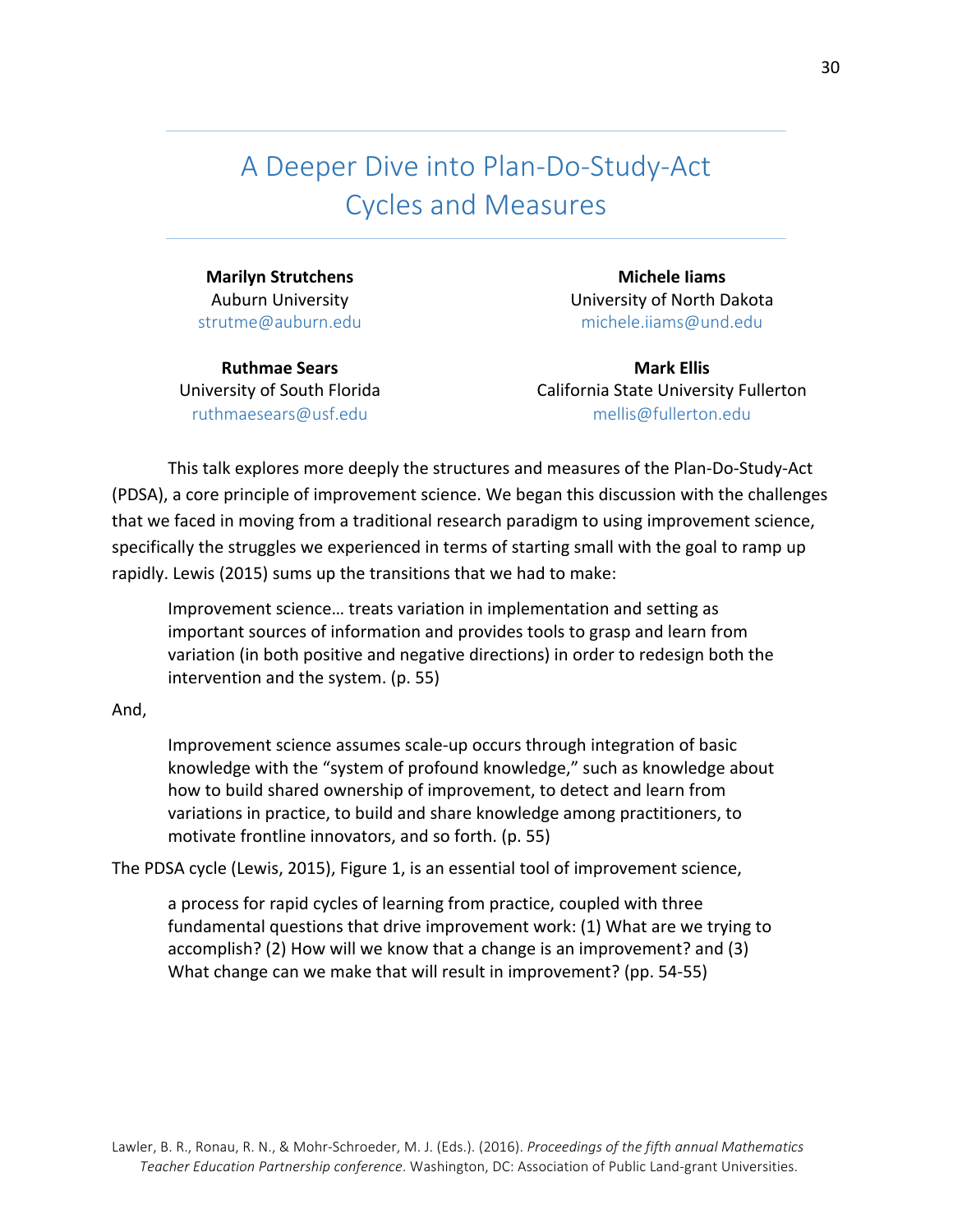



In the "Plan" stage we articulate the change we intend to implement and record predictions about what we expect will happen. As, "Do' suggests, in this stage, we attempt the change and document what happens. The "Study" stage is where we compare the actual results to the predictions we made. Next, we "Act", deciding what to do next. Do we adapt, adopt, expand, or abandon the change idea? In improvement science PDSAs are used (Kawar, Mejia, Bennett, & Dolle, 2015) as

- the key mechanism by which we learn,
- a way to test and revise theories at an appropriate scale,
- a way to gain information by doing SOMETHING (even if it's small) rather than obsessing over getting it "right" from the start,
- a common approach that disciplines our efforts so we are efficient.

The predictions made in the Plan phase make explicit our understanding of the system we are working within and how we think our change idea will impact that system. The gap between our predictions and the actual results is where our learning happens. When what we predict comes true, we only have confirmation—suggesting that there is no gap in our understanding of how our system operates. If we are unable to explain why a test succeeded, then we may still have a gap in our knowledge, and we may wish to repeat the test to solidify our understanding of the system. When our predictions are wrong, we have exposed a gap in our knowledge providing an opportunity and a target to dig in to understand more about why things are the way they are.

The change ideas to be examined in PDSA cycles are taken from the driver diagram. The driver diagram is developed by establishing a clear aim, a specific statement of what we are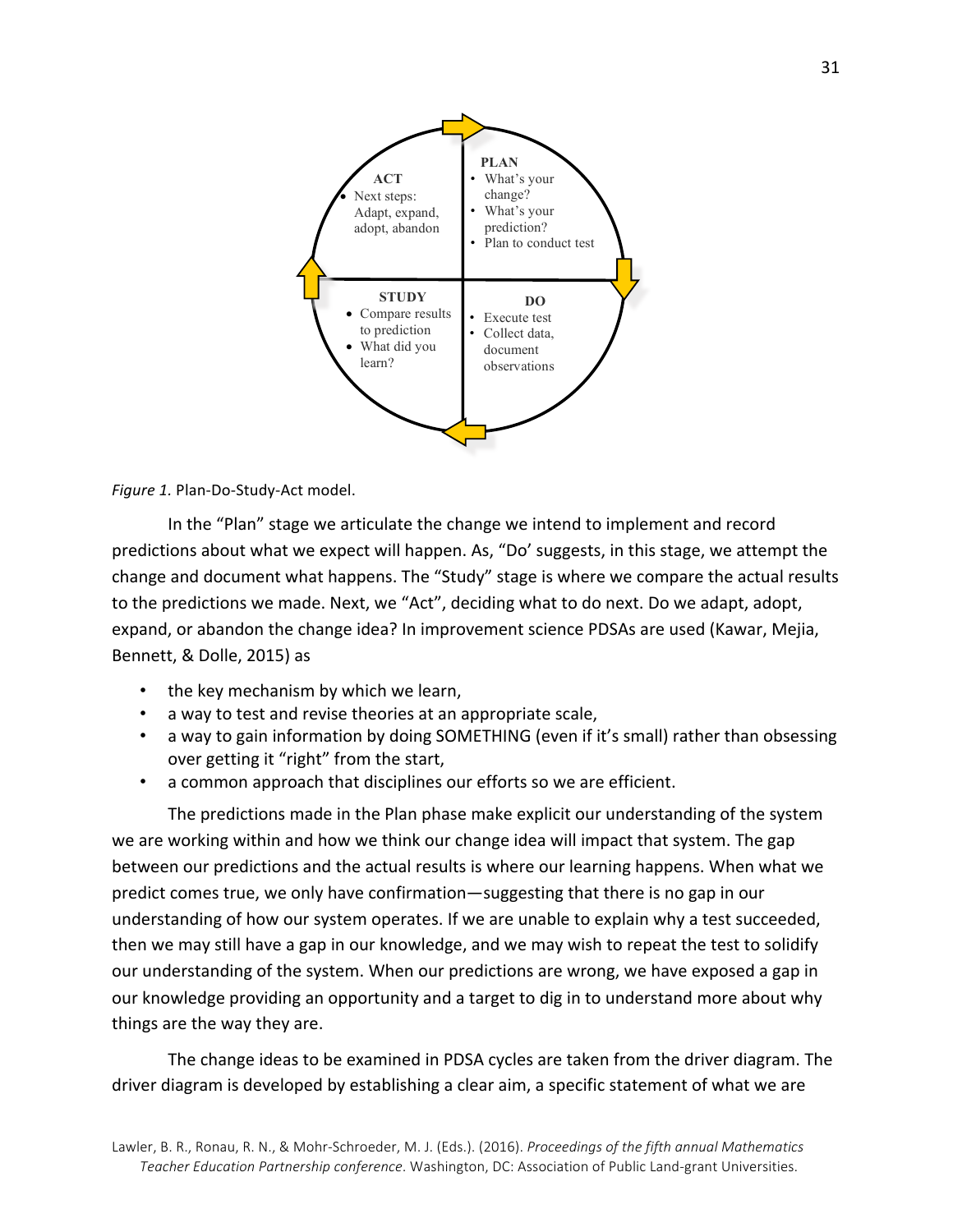trying to accomplish, and identifying primary drivers or factors which directly impact the aim. The change ideas are the actions identified as appropriate for affecting the primary drivers so that we move closer to our aim (Bryk et al., 2015). Whether or not our change is actually an improvement is determined by collecting and analyzing data.

This approach is different from the traditional approach often taken in education reform. The traditional approach involves choosing a change idea to implement, delaying implementation until the idea has been "perfected," and then enacting the idea system-wide. When the change does not improve the system we have often done more harm than good to the whole system and have missed the opportunity to gain a deeper understanding of our system and the change idea from the failure (Kawar et al., 2015). Improvement science implies that testing change ideas should start small and slowly expand to learn along the way. Consequently, when we fully implement a change idea, we have gathered knowledge about not just the effectiveness of the change but also how to get the change to happen in various contexts.

In initial PDSA cycles the purpose is to determine how to get the change idea to work. The next cycles focus on learning how to get the change to work across multiple contexts and determining the support process needed to enact the change system wide. Finally, the change idea is integrated into the system (Kawar et al., 2015). Although, this process may seem long to address one small change, particularly in a complex system, PDSAs are focused cycles designed to move through the testing of change ideas relatively quickly. Moreover, PDSAs can be run in parallel so several changes can be tested on different parts of our driver diagram at the same time.

The scale at which we choose to test a change idea depends on several factors: (1) How confident are we that the change idea will lead to improvement?; (2) What is the cost of failure?; and (3) How resistant to change is our system? Low confidence in the change, with a high cost of failure and a system resistant to change suggests that we run a very small scale test. Whereas, a large-scale test might be appropriate when there is high confidence in the change, a low cost of failure and a system indifferent to change (Kawar et al., 2015). As we progress through PDSA cycles confidence in the change idea grows and the cost of failure decreases, consequently our system becomes more ready for change and we can implement the idea system wide.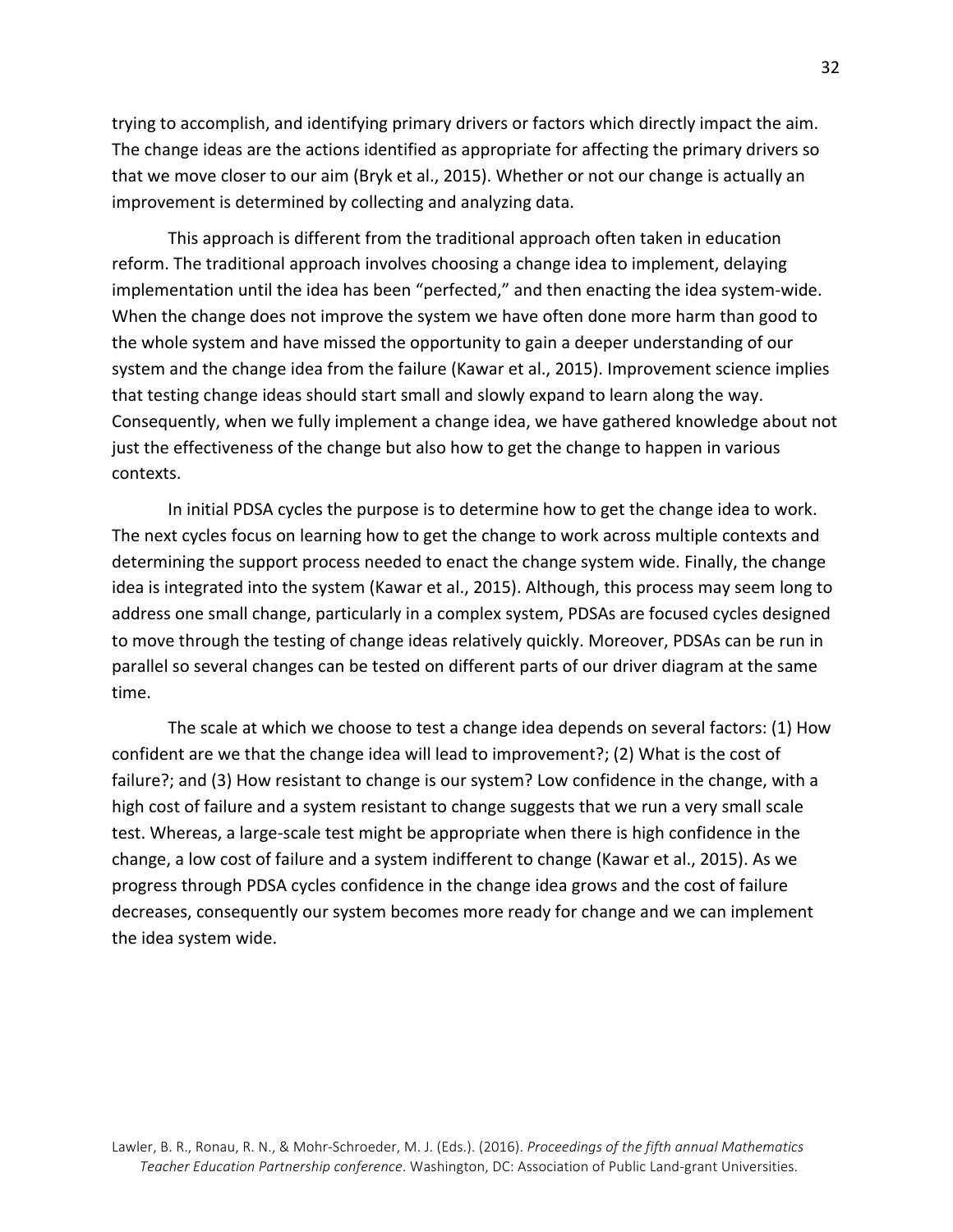PDSA FORM WITH PROMPTS

| <b>Test Title:</b>                                                                      |                                                                    |                                                  | Date:                                                                                                                                                    |  |
|-----------------------------------------------------------------------------------------|--------------------------------------------------------------------|--------------------------------------------------|----------------------------------------------------------------------------------------------------------------------------------------------------------|--|
| Tester:                                                                                 |                                                                    | Cycle#:                                          | Driver:                                                                                                                                                  |  |
| What change idea is being tested?                                                       |                                                                    |                                                  |                                                                                                                                                          |  |
| What is the goal of the test?*                                                          |                                                                    |                                                  |                                                                                                                                                          |  |
| implement?                                                                              |                                                                    |                                                  | *Identify your overall goal: To make something work better? Learn now a new innovation works? Learn how to text in a new context? Learn how to spread or |  |
| 1. PLAN                                                                                 |                                                                    |                                                  | 3. STUDY                                                                                                                                                 |  |
| Questions: Questions you have<br>about what will happen. What<br>do you want to learn?  | for each question. Not optional.<br>Predictions: Make a prediction | Data: Data you'll collect to<br>test predictions | What were the results? Comment on<br>your predictions in the rows below.                                                                                 |  |
|                                                                                         |                                                                    |                                                  | ↑                                                                                                                                                        |  |
|                                                                                         |                                                                    |                                                  | ↑                                                                                                                                                        |  |
|                                                                                         |                                                                    |                                                  | ↑                                                                                                                                                        |  |
|                                                                                         |                                                                    |                                                  | ሳ                                                                                                                                                        |  |
| Details: Describe the who/what/when/when                                                | e of the test. Include your data collection plan.                  |                                                  | What did you learn?                                                                                                                                      |  |
|                                                                                         |                                                                    |                                                  |                                                                                                                                                          |  |
| 2. DO (Briefly describe what happened durin<br>getting data, obstacles, successes, etc. | ig the test, surprises, difficulty                                 |                                                  | 4. ACT (Describe modifications and/or decisions for the<br>next cycle; what will you do next?)                                                           |  |

Lawler, B. R., Ronau, R. N., & Mohr-Schroeder, M. J. (Eds.). (2016). Proceedings of the fifth annual Mathematics Teacher Education Partnership conference. Washington, DC: Association of Public Land-grant Universities.

Figure 2. PDSA Form with Prompts. By Lawrence Morales and Alicia Grunow, ©2016 by the Carnegie Foundation for the Advancement of Teaching. Licensed for

public use under the Creative Commons license CC-BY-NC-SA 2.0.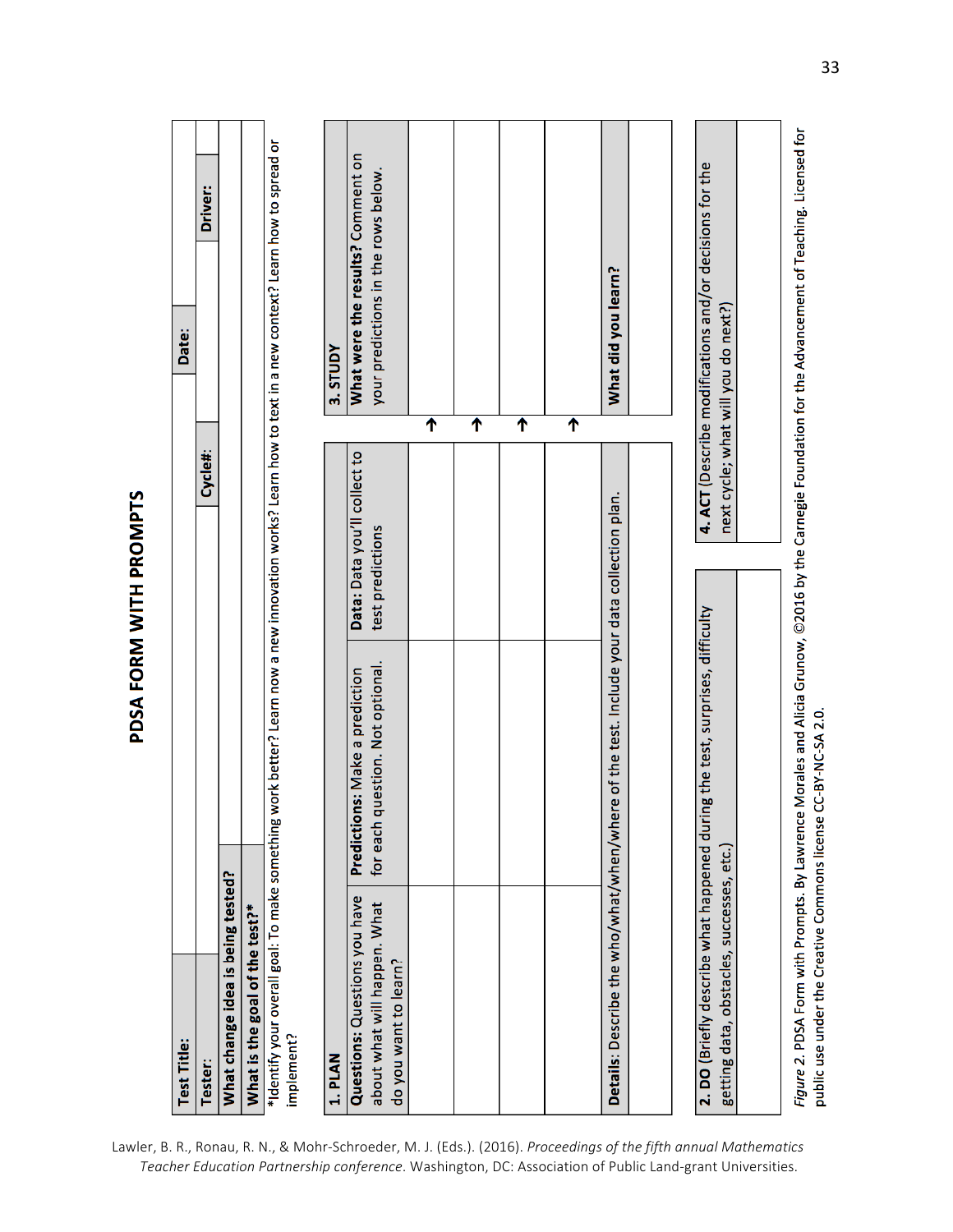The PDSA form, Figure 2, provided to us by the Carnegie Foundation, is an effective tool for keeping a record of our progression through the testing process. Completion of the form focuses our thinking. We are reminded how the planned cycle fits into our overall driver diagram, our PDSA steps are clearly outlined, and a concise record of the results are available as the next cycle is planned.

## **Measures**

Ideally, data should only be garnered for a clear purpose. Data can be used for accountability, research, and improvement (Bryk et al., 2015). If used for accountability, the data is examined to identify problematic or exceptional performers, with the possibility that the outcome may result in problematic performers being terminated. When data is used for research, theories are developed and relationships among variables may also be examined. Data used for improvement purposes seek to develop as well as evaluate change in practices, with the outcomes of data documenting the nature of change and relevant processes. As a network improvement community, the Clinical Experience RAC used data to improve clinical experiences to place a greater focus on the mathematics teaching practices (NCTM, 2014)

The Clinical Experience RAC of the Mathematics Teacher Education Partnership (MTE-P) uses a balanced set of measures, namely: outcome measures, process measures, and balancing measures, consistent with improvement science (Bryk et al., 2015; Lewis, 2015). Outcome measures consider how the system performs, and the overall result. Process measures evaluate whether the various parts of the system are performing as anticipated, and the balancing measures monitor adverse effects to other parts of the system as change is implemented. On a driver diagram, the outcome measures, which are often lagging indicators, provide insight into the extent the aim statement is achieved; the process measures examine secondary drivers, which are early indicators as to whether the proposed change is improving the system; and the balancing measures consider items that are not identified as primary or secondary drivers for the diagram to ensure the change is not resulting in unintended consequences. Using a balanced set of measures provides a holistic view of the implementation and sustainability of a change idea.

## **Clinical Experiences Research Action Cluster's (CERAC) Measures**

The Clinical Experiences RAC is sub-divided into three groups: pair-placement, methods, and co-planning and co-teaching (CPCT). In the pair placement group, two teacher candidates are paired with one mentor teacher during the student teaching experience. The methods group focuses on preparing teacher candidates while they are enrolled in the mathematics education methods course, and the CPCT group encourages the teacher candidate and mentor teacher to teach lessons together. The aim statement for the RAC indicates teacher candidates should use the NCTM (2014) eight teaching practices at least once a week for the duration of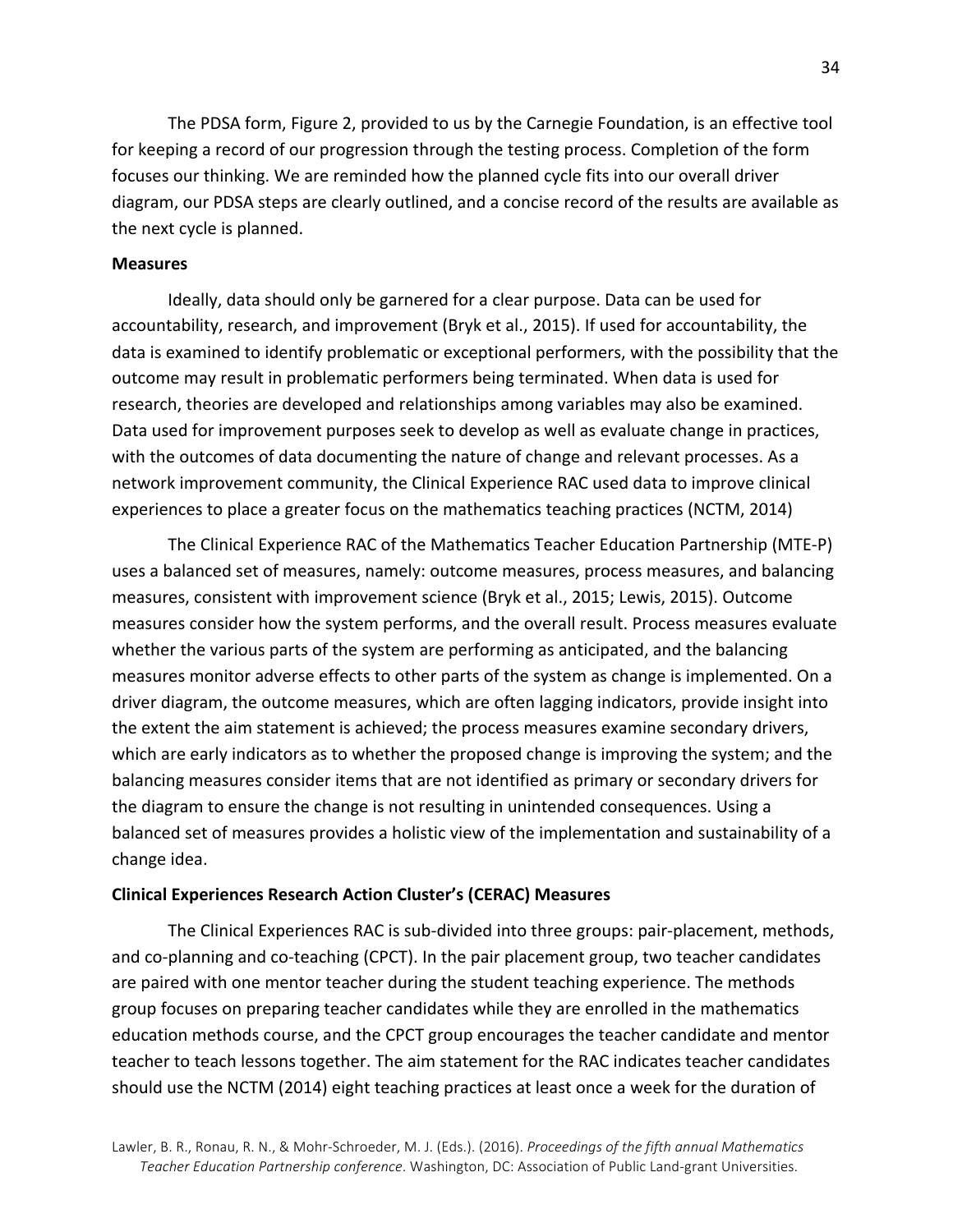their field experiences. The secondary drivers indicate that there is a need to: increase the amount of mentor teachers who are informed of national standards and current reform initiatives; attend to the teaching practices within methods courses; encourage teacher candidates to engage in self-assessment and reflect on the extent their enacted lesson embodies the teaching practices; facilitate collaborative meetings to discuss beliefs, complexities and challenges; and develop infrastructures to support teacher candidates' needs.

Common instruments (*MCOP<sup>2</sup>, Mathematics Teaching Practices Survey*, and the *MTE-P Completer Survey*) are used across the three groups within the RAC to gather data for the outcome measures. The MCOP<sup>2</sup> measures K-12 classrooms instructional practices' alignment with national standards documents (Gleason, Livers, & Zelkowski, 2015). The Mathematics Teaching Practices Survey is a checklist tool used to identify whether any of the NCTM (2014) eight standards are addressed by teacher candidates during each day of their field experiences. The MTE-P Completer Survey asks teacher candidates to share their perspectives about the extent their teacher education program prepared them to be effective teachers. Therefore, the instruments are used explicitly to gather data to determine whether teacher candidates are taught to use the mathematics teaching practices in their teacher education program, and the extent to which they actually use the practices.

Each group within the RAC created focused instruments to align with the group objectives and to gain insight into the process measures. For example, the methods group created modules about the teaching practices and assesses the extent to which teacher candidates deemed the modules to be effective. The methods group also uses pre- and postmethods-course questionnaires. The data garnered provide insight into the nature of the methods course and the extent it prepares teacher candidates to address national standards. Similarly, the paired placement Sub-RAC uses surveys (of the mentor teacher and university supervisor) and focus groups to monitor the complexities of the field experiences and to refine the infrastructure. The CPCT group uses professional development, just-in-time, and exit surveys to monitor the extent to which teacher candidates and mentors are informed about the national standards and CPCT, to gain insight into personal reflections and self-assessments, and to learn about the nature of the clinical experiences. Hence, the process measures provide actionable data that can be used to reduce the likelihood that the change efforts are cultivating unintended negative results.

To gather balancing measures faculty members are encouraged to converse with mentor teachers, teacher candidates and supervisors, to discuss other variables that are also being affected due to the implementation of change ideas related to clinical experiences. Considering that time is valuable, and can have implications on how a reform idea is introduced and sustained, our balancing measures focus on out-of-class planning time. To garner these